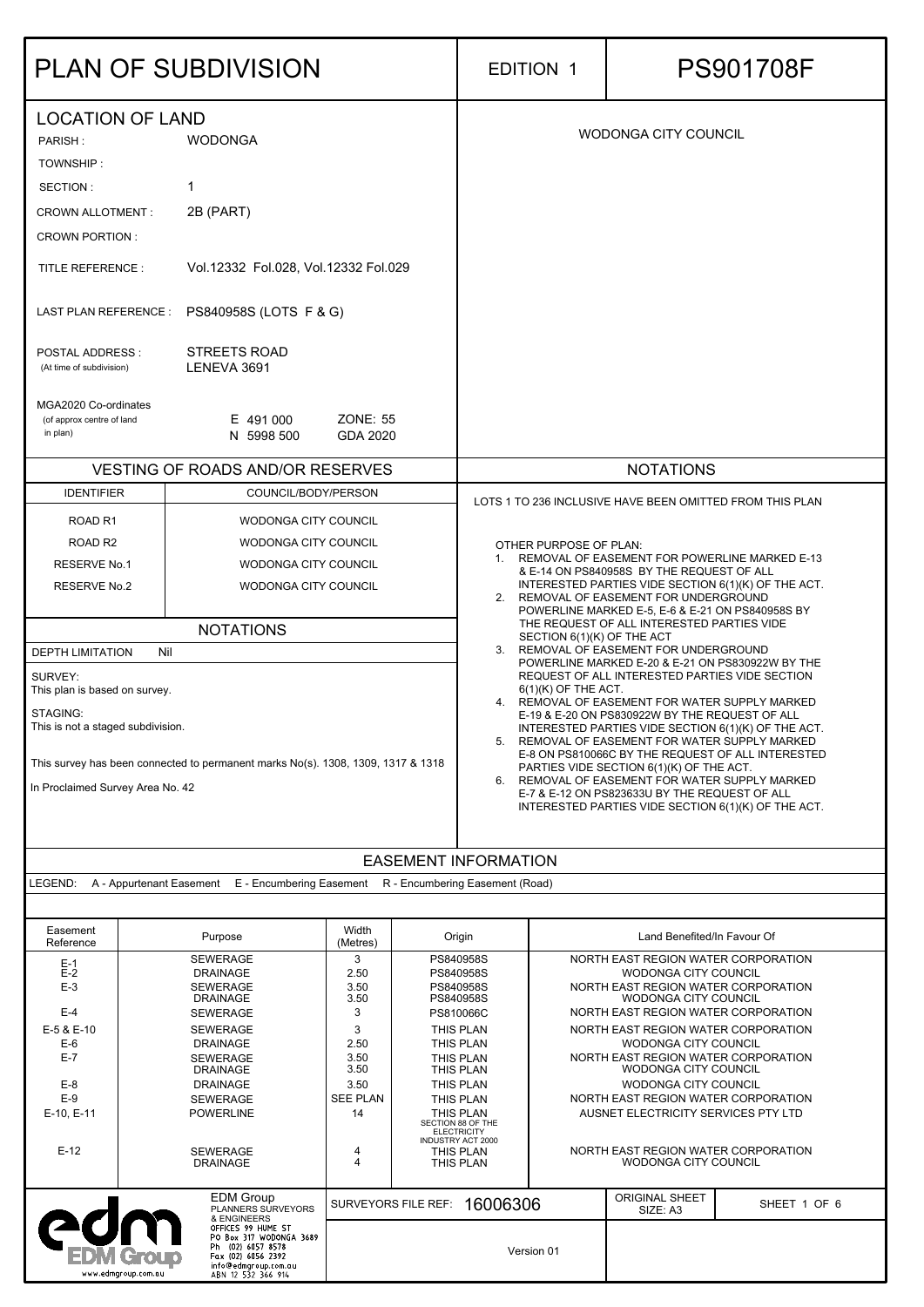

| 193.09<br>51°57'30"<br>HIGHCLIFFE       | I HAMPSHIRE<br><b>BOULEVARD</b><br>ROAD                                                                                                |                        |                                                                                   |                                   |              |
|-----------------------------------------|----------------------------------------------------------------------------------------------------------------------------------------|------------------------|-----------------------------------------------------------------------------------|-----------------------------------|--------------|
|                                         | <b>EDM Group</b><br>PLANNERS SURVEYORS<br>& ENGINEERS                                                                                  | <b>SCALE</b><br>1:2000 | 20<br>20<br>80<br>60<br>40<br>$\Omega$<br><u>tuntunt</u><br>LENGTHS ARE IN METRES | <b>ORIGINAL SHEET</b><br>SIZE: A3 | SHEET 2 OF 6 |
| <b>PON Group</b><br>www.edmgroup.com.au | OFFICES 99 HUME ST<br>PO Box 317 WODONGA 3689<br>Ph (02) 6057 8578<br>Fax (02) 6056 2392<br>info@edmgroup.com.au<br>ABN 12 532 366 914 |                        | Version 01<br>16006306                                                            |                                   |              |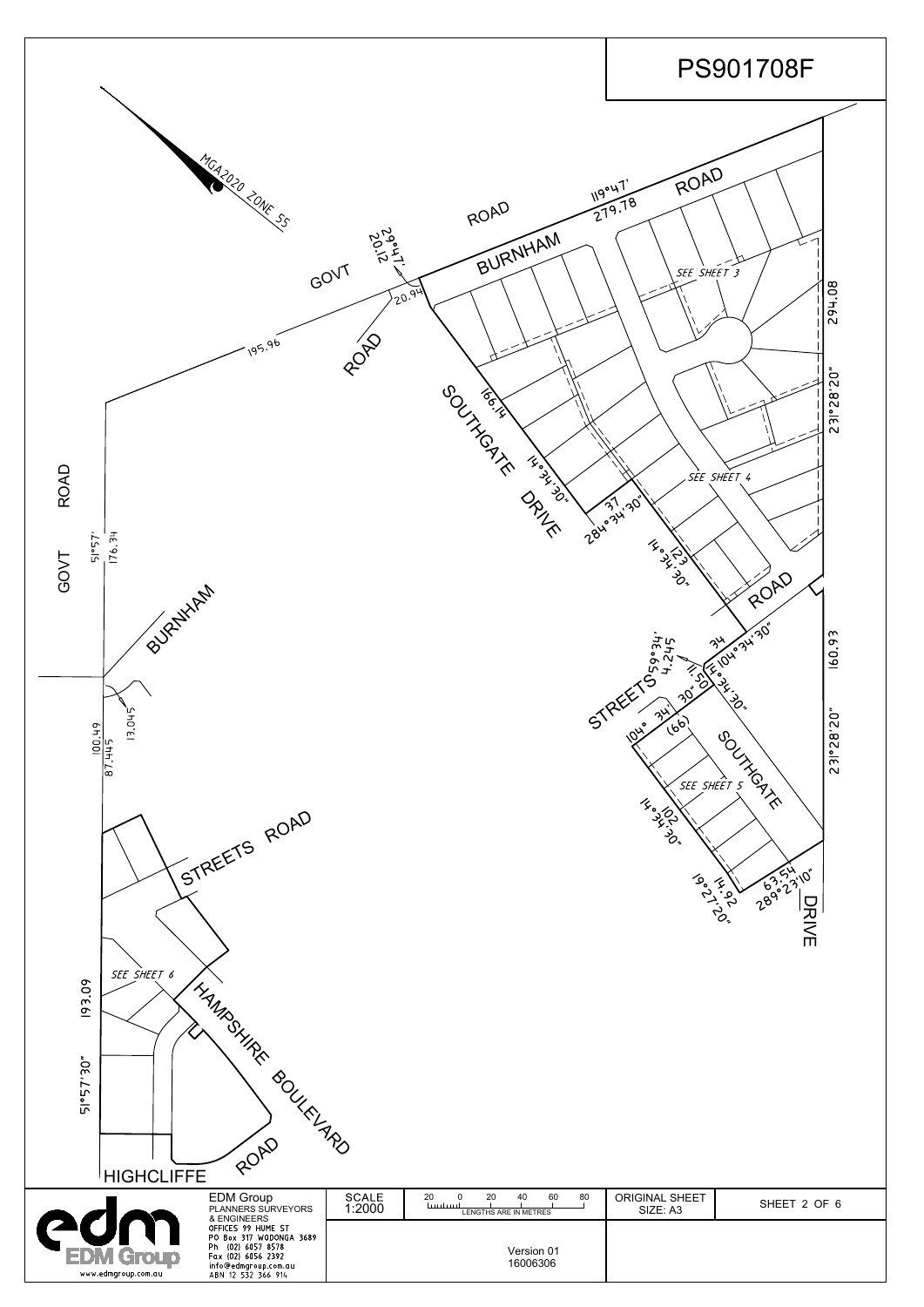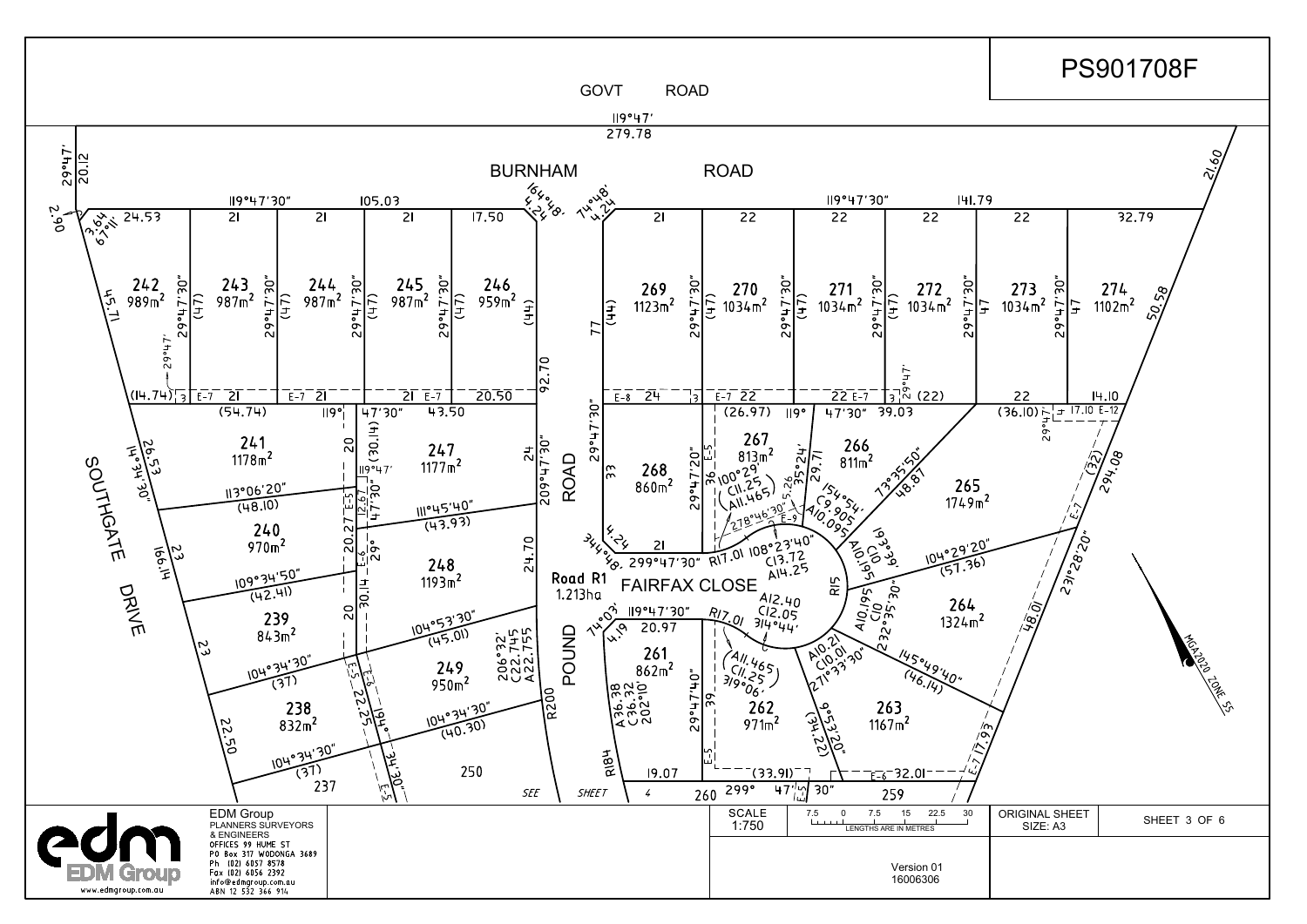## PS901708F



| 30<br>$\sim$ | <b>ORIGINAL SHEET</b><br>SIZE: A3 | SHEET 4 OF 6 |
|--------------|-----------------------------------|--------------|
|              |                                   |              |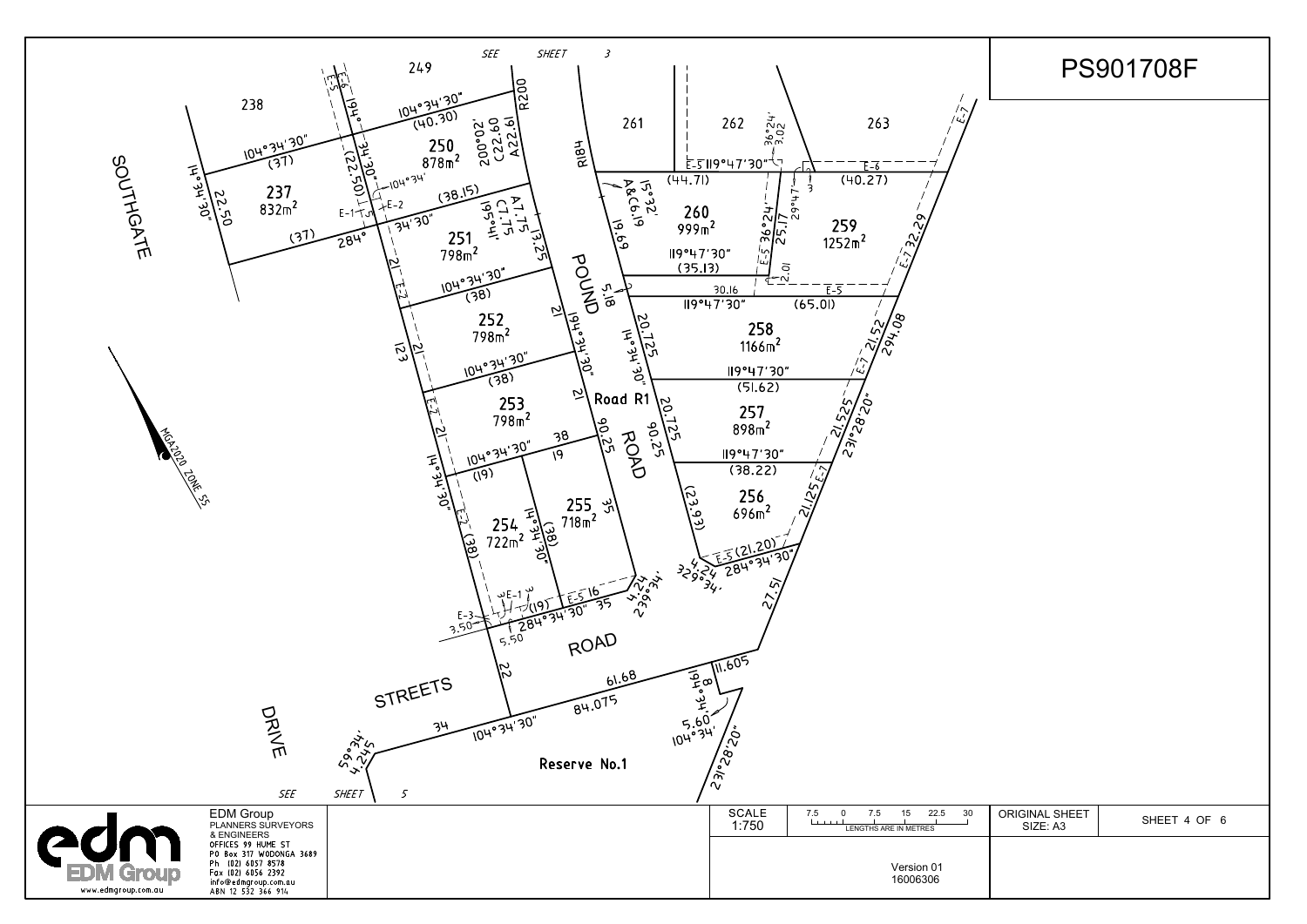

|                            | <b>EDM Group</b><br><b>PLANNERS SURVEYORS</b><br>& ENGINEERS                                                                        | <b>SCALE</b><br>1:750 | 300<br>225<br>150<br>75<br>75<br>$-1$ $-1$ $-1$<br>LENGTHS ARE IN METRES | <b>ORIGINAL SHEET</b><br>SIZE: A3 | SHEET 5 OF 6 |
|----------------------------|-------------------------------------------------------------------------------------------------------------------------------------|-----------------------|--------------------------------------------------------------------------|-----------------------------------|--------------|
| Ph.<br>www.edmgroup.com.au | OFFICES 99 HUME ST<br>PO Box 317 WODONGA 3689<br>(02) 6057 8578<br>Fax (02) 6056 2392<br>info@edmgroup.com.au<br>ABN 12 532 366 914 |                       | Version 01<br>16006306                                                   |                                   |              |